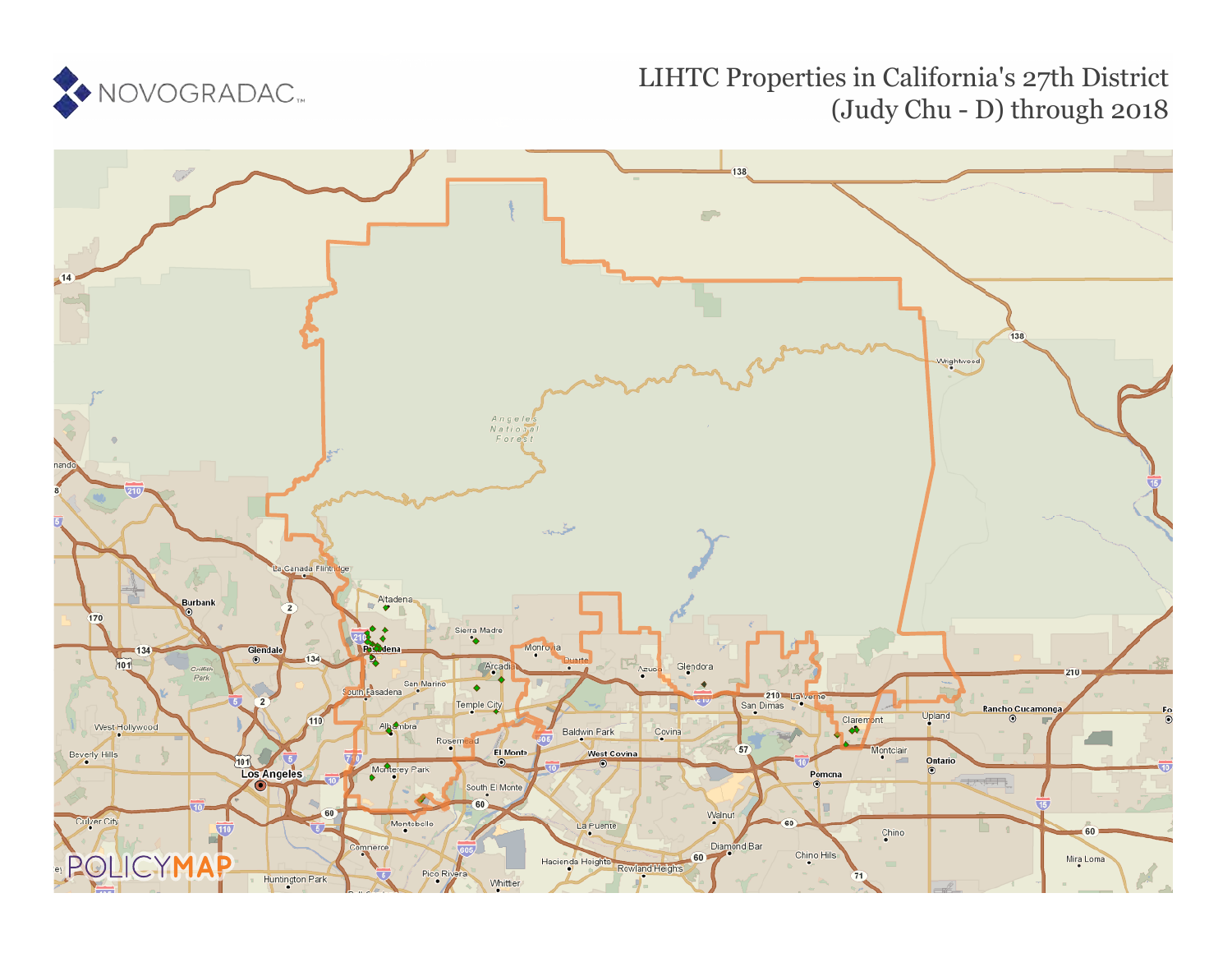## LIHTC Properties in California's 27th District Through 2018

| <b>Project Name</b>                                        | <b>Address</b>                                  | <b>City</b>                    | <b>State</b> | <b>Zip Code</b> | <b>Nonprofit</b><br><b>Sponsor</b> | <b>Allocation</b><br>Year | Annual<br><b>Allocated</b><br><b>Amount</b> | in Service | <b>Year Placed Construction</b><br><b>Type</b> | <b>Total</b><br><b>Units</b> | Low<br>Income<br><b>Units</b> | <b>Rent or</b><br>Income<br><b>Ceiling</b> | <b>Credit</b><br><b>Percentag Exempt</b><br>$\bullet$ | Tax-<br><b>Bond</b> | <b>HUD Multi-</b><br>Family<br><b>Financing/Rent</b><br>al Assistance |
|------------------------------------------------------------|-------------------------------------------------|--------------------------------|--------------|-----------------|------------------------------------|---------------------------|---------------------------------------------|------------|------------------------------------------------|------------------------------|-------------------------------|--------------------------------------------|-------------------------------------------------------|---------------------|-----------------------------------------------------------------------|
| <b>EUCLID VILLA</b><br><b>TRANSITION</b><br><b>HOUSING</b> | <b>154 S EUCLID</b><br>AVE                      | <b>PASADENA</b>                | CA           | 91101           | No                                 | 1995                      | \$115,219                                   | 1998       | Acquisition and<br>Rehab                       | $15\,$                       | 15                            | 60% AMGI                                   | 70%<br>present<br>value                               | No                  |                                                                       |
| MAIN STREET PLAZA 333 W MAIN ST ALHAMBRA                   |                                                 |                                | CA           | 91801           | $\mathbf {No}$                     | 2000                      | \$486,869                                   | 1999       | New Construction                               | 110                          | 109                           | 60% AMGI                                   | 30%<br>present<br>value                               | Yes                 |                                                                       |
| <b>COMMUNITY ARMS</b><br><b>APTS</b>                       | $169\,\,E$ ORANGE<br>$\,$ PASADENA GROVE BLVD   |                                | CA           | 91103           | No                                 | 2002                      | \$455,179                                   | 2003       | Acquisition and<br>Rehab                       | 133                          | 131                           | 60% AMGI                                   | 30%<br>present<br>value                               | Yes                 |                                                                       |
| VILLA LOS ROBLES                                           | 473 N LOS<br><b>ROBLES AVE</b>                  | <b>PASADENA</b>                | CA           | 91101           | No                                 | 1990                      | \$73,349                                    | 1992       | <b>New Construction</b>                        | 8                            | 8                             | 60% AMGI                                   | 70%<br>present<br>value                               | No                  |                                                                       |
| <b>CLAREMONT VILLAS</b><br><b>SENIOR</b>                   | 100 S INDIAN<br><b>HILL BLVD</b>                | <b>CLAREMONT</b>               | CA           | 91711           | No                                 | 1993                      | \$1,045,847                                 | 1993       | <b>New Construction</b>                        | 154                          | 153                           | 60% AMGI                                   | 70%<br>present<br>value                               | No                  |                                                                       |
| <b>ABAJO DEL SOL</b><br><b>SENIOR APTS</b>                 |                                                 | 1000 ABAJO DR MONTEREY PARK CA |              | 91754           | Yes                                | 1998                      | \$270,046                                   | 2000       | New Construction                               | 61                           | 60                            | 60% AMGI                                   | 30%<br>present<br>value                               | Yes                 |                                                                       |
| PARKE LOS ROBLES                                           | 626 N LOS<br><b>ROBLES AVE</b>                  | <b>PASADENA</b>                | CA           | 91101           | No                                 | 1992                      | \$146,477                                   | 1994       | <b>New Construction</b>                        | 12                           | 12                            | 60% AMGI                                   | 70%<br>present<br>value                               | No                  |                                                                       |
| <b>HOLLY STREET</b><br><b>VILLAGE</b>                      | 151 E HOLLY ST PASADENA                         |                                | CA           | 91103           | No                                 | 1992                      | \$370,841                                   | 1994       | <b>New Construction</b>                        | 374                          | 75                            | 60% AMGI                                   | 30%<br>present<br>value                               | Yes                 |                                                                       |
| <b>VISTA VALLE</b><br><b>TOWNHOMES</b>                     | 670 W SAN<br><b>JOSE AVE</b>                    | <b>CLAREMONT</b>               | CA           | 91711           | No                                 | 1995                      | \$154,895                                   | 1995       | Acquisition and<br>Rehab                       | 48                           | 47                            | 60% AMGI                                   | 30%<br>present<br>value                               | Yes                 |                                                                       |
| <b>ALTADENA VISTAS</b><br><b>APTS</b>                      | 815 E<br>CALAVERAS ${\rm ST}^{-{\rm ALTADENA}}$ |                                | CA           | 91001           | $\mathbf{No}$                      | 1992                      | \$74,027                                    | 1995       | <b>New Construction</b>                        | 22                           | 22                            | 50% AMGI                                   | 30%<br>present<br>value                               | Yes                 |                                                                       |
| <b>WASHINGTON VILLA</b><br><b>APTS</b>                     | 264 E<br>WASHINGTON PASADENA<br><b>BLVD</b>     |                                | CA           | 91104           | No                                 | 1993                      | \$288,300                                   | 1995       | <b>New Construction</b>                        | 21                           | 21                            | 60% AMGI                                   | 70%<br>present<br>value                               | $\mathbf{No}$       |                                                                       |
| <b>KINGS VILLAGES</b>                                      | <b>1141 N FAIR</b><br><b>OAKS AVE</b>           | <b>PASADENA</b>                | CA           | 91103           | No                                 | 2000                      | \$1,230,767                                 | 2000       | Acquisition and<br>Rehab                       | 313                          | 312                           | 60% AMGI                                   | 30%<br>present<br>value                               | Yes                 |                                                                       |
| <b>CLAREMONT</b><br><b>VILLAGE APTS</b>                    | 965 W ARROW<br><b>HWY</b>                       | <b>CLAREMONT</b>               | CA           | 91711           | N <sub>o</sub>                     | 2000                      | \$402,043                                   | 2001       | Acquisition and<br>Rehab                       | 150                          | 149                           | 60% AMGI                                   | 30 %<br>present<br>value                              | Yes                 |                                                                       |

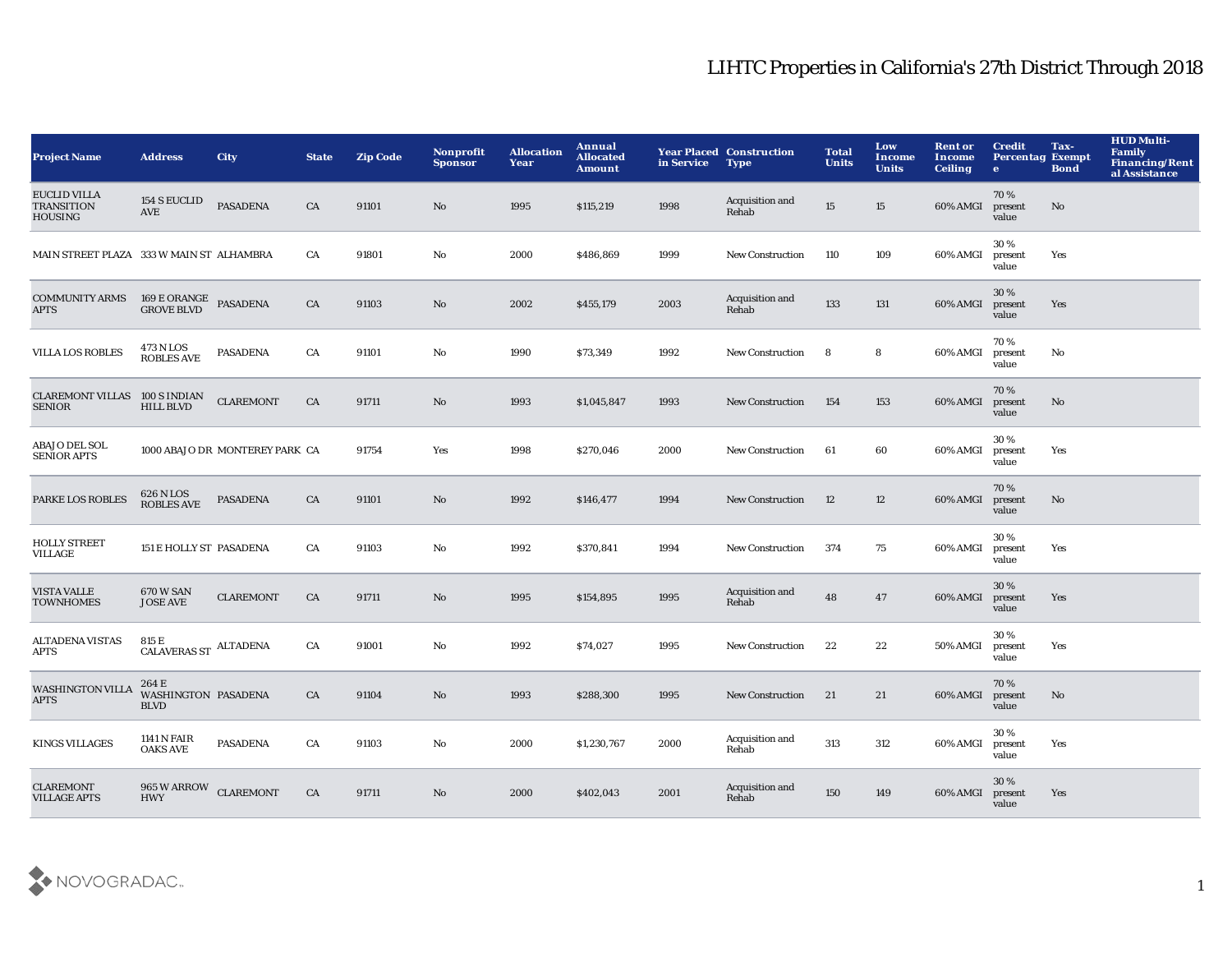## LIHTC Properties in California's 27th District Through 2018

| <b>Project Name</b>                           | <b>Address</b>                                                                                  | <b>City</b>                                       | <b>State</b> | <b>Zip Code</b> | <b>Nonprofit</b><br><b>Sponsor</b> | <b>Allocation</b><br>Year | Annual<br><b>Allocated</b><br><b>Amount</b> | in Service | <b>Year Placed Construction</b><br><b>Type</b> | <b>Total</b><br><b>Units</b> | Low<br>Income<br><b>Units</b> | <b>Rent or</b><br>Income<br><b>Ceiling</b> | <b>Credit</b><br><b>Percentag Exempt</b><br>$\bullet$ | Tax-<br><b>Bond</b> | <b>HUD Multi-</b><br>Family<br>Financing/Rent<br>al Assistance |
|-----------------------------------------------|-------------------------------------------------------------------------------------------------|---------------------------------------------------|--------------|-----------------|------------------------------------|---------------------------|---------------------------------------------|------------|------------------------------------------------|------------------------------|-------------------------------|--------------------------------------------|-------------------------------------------------------|---------------------|----------------------------------------------------------------|
| <b>VILLA PARKE HOMES</b>                      | 422 N<br>RAYMOND AVE PASADENA                                                                   |                                                   | CA           | 91103           | No                                 | 1989                      | \$89,309                                    | 1989       | Acquisition and<br>Rehab                       | $\boldsymbol{9}$             | $\boldsymbol{9}$              | 60% AMGI                                   | 70%<br>present<br>value                               | No                  |                                                                |
| <b>MONTEREY PARK</b><br><b>SENIOR VILLAGE</b> |                                                                                                 | 1935 POTRERO $\,$ MONTEREY PARK $\,$ CA GRANDE DR |              | 91755           | $\mathbf{No}$                      | 2000                      | \$1,379,101                                 | 2002       | <b>New Construction</b>                        | 114                          | 113                           | 60% AMGI                                   | 70%<br>present<br>value                               | No                  |                                                                |
| CENTENNIAL PLACE                              | 235 E HOLLY<br>ST                                                                               | <b>PASADENA</b>                                   | CA           | 91101           | $\mathbf {No}$                     | 1989                      | \$632,256                                   | 1990       | Acquisition and<br>Rehab                       | 144                          | 144                           | 60% AMGI                                   | 70%<br>present<br>value                               | No                  |                                                                |
| <b>ORANGE GROVE</b><br><b>GARDENS</b>         | $252$ E ORANGE PASADENA GROVE BLVD                                                              |                                                   | CA           | 91104           | No                                 | 2004                      | \$741,116                                   | 2006       | <b>New Construction</b>                        | 38                           | 37                            | 60% AMGI                                   | 70%<br>present<br>value                               | No                  |                                                                |
| PILGRIM TOWER<br><b>NORTH APTS</b>            | 560 E VILLA ST PASADENA                                                                         |                                                   | CA           | 91101           | No                                 | 2004                      | \$654,452                                   | 2006       | Acquisition and<br>Rehab                       | 258                          | 255                           | 60% AMGI                                   | 30%<br>present<br>value                               | Yes                 |                                                                |
| <b>WYSONG VILLAGE</b><br><b>APTS</b>          | 111 N CHAPEL<br>AVE                                                                             | <b>ALHAMBRA</b>                                   | CA           | 91801           | No                                 | 2005                      | \$293,106                                   | 2006       | Acquisition and<br>Rehab                       | 95                           | 94                            | 60% AMGI                                   | 30%<br>present<br>value                               | Yes                 |                                                                |
| <b>COURIER PLACE</b><br>APTS                  | 111 S COLLEGE CLAREMONT<br><b>AVE</b>                                                           |                                                   | CA           | 91711           | Yes                                | 2010                      | \$1,592,333                                 | 2011       | <b>New Construction</b>                        | 74                           | 75                            | 60% AMGI                                   | 70%<br>present<br>value                               | No                  | No                                                             |
| SIERRA VISTA APTS                             |                                                                                                 | $70$ ESPERANZA $\,$ SIERRA MADRE $\,$ CA $\,$ AVE |              | 91024           | $\mathbf{No}$                      | 2004                      | \$404,678                                   | 2007       | <b>New Construction</b>                        | 43                           | 45                            | 50% AMGI                                   | 30%<br>present<br>value                               | Yes                 |                                                                |
| <b>CAMPUS COMMONS</b>                         | 16 CAMPUS DR ARCADIA                                                                            |                                                   | CA           | 91007           | No                                 | 2010                      | \$383,390                                   | 2012       | <b>New Construction</b>                        | 42                           | 42                            | 60% AMGI                                   | 30%<br>present<br>value                               | Yes                 | No                                                             |
| <b>ELWOOD FAMILY</b><br>APTS                  | 635 ELWOOD<br><b>AVE</b>                                                                        | <b>GLENDORA</b>                                   | CA           | 91740           | No                                 | 2006                      | \$1,847,670                                 | 2008       | New Construction                               | 87                           | 86                            | 60% AMGI                                   | 70%<br>present<br>value                               | $\mathbf{No}$       |                                                                |
| <b>HUDSON OAKS</b>                            | 1267 N<br>${\tt HUDSON}$ ${\tt AVE}$                                                            | <b>PASADENA</b>                                   | CA           | 91104           | Yes                                | 2010                      | \$0                                         | 2012       | Acquisition and<br>Rehab                       | $\bf 45$                     | 44                            |                                            | 60% AMGI TCEP only No                                 |                     | Yes                                                            |
| POTRERO SENIOR<br><b>HOUSING</b>              | $\begin{array}{lll} 1301 \, \text{POTRERO} & \text{ROSEMEAD} \\ \text{GRANDE DR} & \end{array}$ |                                                   | CA           | 91770           | No                                 | 2003                      | \$257,340                                   | 2004       | <b>New Construction</b>                        | 53                           | 52                            | 60% AMGI                                   | 30%<br>present<br>value                               | Yes                 |                                                                |
| HERITAGE PARK AT<br>ARCADIA                   | 150 LAS TUNAS ARCADIA<br>DR                                                                     |                                                   | CA           | 91007           | No                                 | 2003                      | \$295,337                                   | 2004       | <b>New Construction</b>                        | 54                           | 53                            | 60% AMGI                                   | 30%<br>present<br>value                               | Yes                 |                                                                |